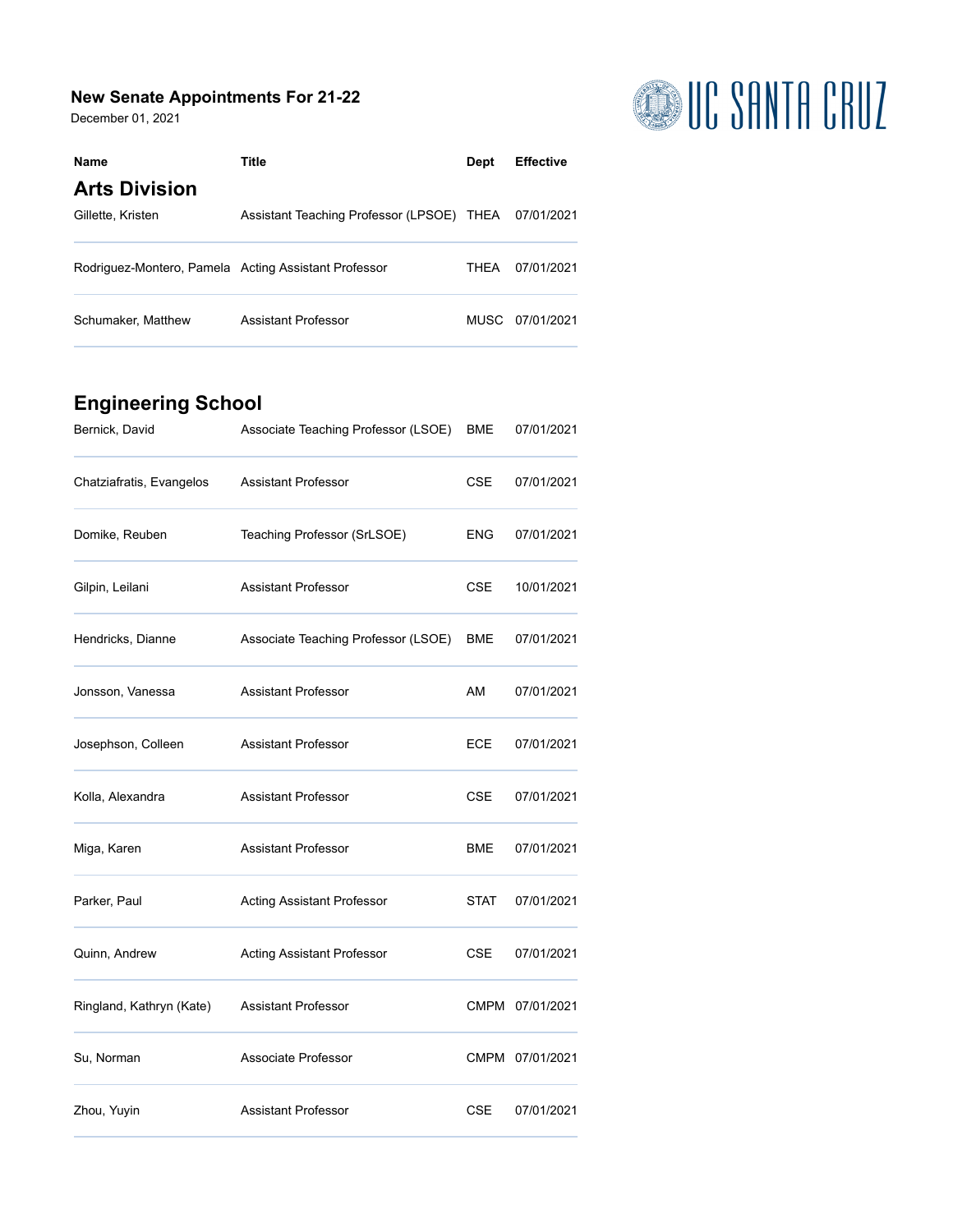### **Humanities Division**

| Bittar Prieto, Josefina | Assistant Professor | LAAL        | 07/01/2021 |
|-------------------------|---------------------|-------------|------------|
| LeBrón, Marisol         | Associate Professor | FMST        | 07/01/2021 |
| Walker, Rachel          | Professor           | <b>LING</b> | 07/01/2021 |

# **Physical & Biological Sciences Division**

| Alexandradinata, Aris | <b>Assistant Professor</b>                           | <b>PHYS</b> | 09/01/2021      |
|-----------------------|------------------------------------------------------|-------------|-----------------|
| Boyd, David           | <b>Assistant Professor</b>                           |             | MCDB 07/01/2021 |
| Cortez, Valerie       | <b>Assistant Professor</b>                           |             | MCDB 07/01/2021 |
| Friedlaender, Ari     | Professor                                            |             | OCEA 09/01/2021 |
| Jankiewicz, Kasia     | <b>Assistant Professor</b>                           | MATH        | 09/01/2021      |
| Kass, Jesse           | <b>Assistant Professor</b>                           | MATH        | 07/01/2021      |
| Kerstiens, Geri       | Assistant Teaching Professor (LPSOE) CHEM 07/01/2021 |             |                 |
| Pico, Tamara          | <b>Assistant Professor</b>                           | <b>EART</b> | 07/01/2021      |
| Turner-Evans, Daniel  | <b>Assistant Professor</b>                           | <b>MCDB</b> | 07/01/2021      |

### **Social Sciences Division**

| Hernández Garavito, Carla | <b>Assistant Professor</b> | ANTH        | 01/01/2022      |
|---------------------------|----------------------------|-------------|-----------------|
| Jibrin, Rekia Gina        | Assistant Professor        |             | EDUC 07/01/2021 |
| Leung, Michael            | Associate Professor        | <b>ECON</b> | 07/01/2021      |
| Martinez-Iriarte, Julian  | Assistant Professor        | <b>ECON</b> | 07/01/2021      |
| Ocampo-Peñuela, Natalia   | Assistant Professor        | <b>ENVS</b> | 07/01/2021      |
| Pham, Josephine           | <b>Assistant Professor</b> | EDUC.       | 07/01/2021      |